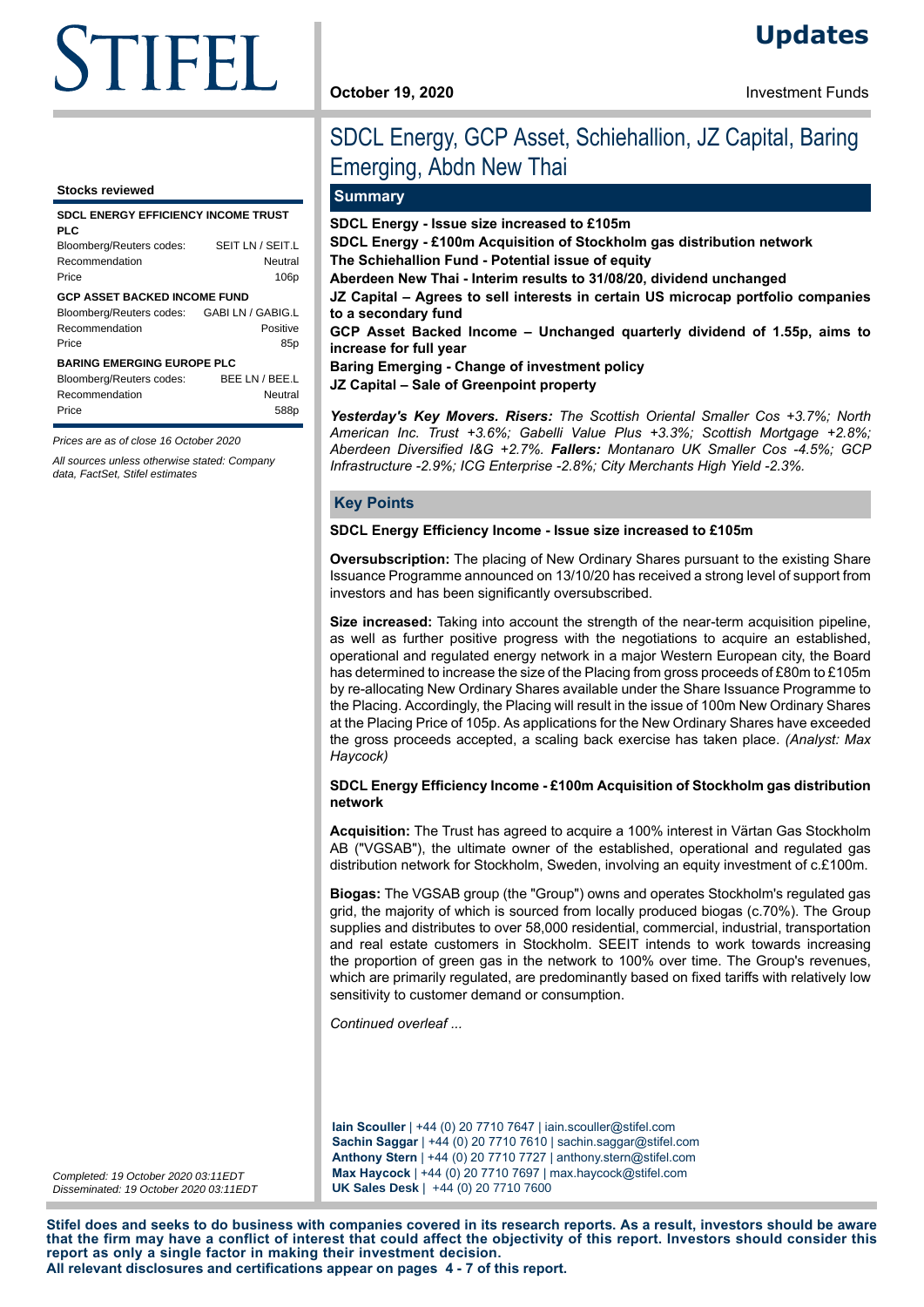# **SDCL Energy Efficiency Income - £100m Acquisition of Stockholm gas distribution network (Continued …)**

**Financing:** The acquisition will be funded from existing cash reserves and debt facilities, which include the capital raised in the recent equity fundraising and a £30m short term acquisition facility that has been added to SEEIT's current £40 million revolving credit facility. VGSAB's existing project debt finance facilities, which are equivalent to c.£26m, will remain in place. *(Analyst: Max Haycock)*

# **The Schiehallion Fund - Potential issue of equity**

**Issue:** As at 30/09/20, c.74% of the Company's portfolio was invested in private companies. Accordingly, the Company is exploring the possibility of raising additional capital in the first half of 2021, which may be satisfied by the issue of ordinary shares, C shares or a combination of both. *(Not covered)*

# **Aberdeen New Thai - Interim results to 31/08/20; dividend unchanged**

**Performance:** The NAV TR fell -5.7% vs a -3.1% decline in The Stock Exchange of Thailand Index (£). Exposure to the financial sector, energy, and resources stocks were significant detractors to performance.

**Dividend unchanged:** The revenue EPS was 13.2p (2019 - 15.8p). The interim dividend is 8.0p (2019 - 8.00p), ex-dividend 29/10/20. *(Not covered)*

# **JZ Capital – Agrees to sell interests in certain US microcap portfolio companies to a secondary fund**

**Disposal:** The fund has agreed to sell its interests in certain US microcap portfolio companies to a secondary fund led by Hamilton Lane Advisors. The Secondary Sale will be structured as a sale to a newly formed fund, JZHL Secondary Fund LP managed by an affiliate of the Company's investment manager, Jordan/Zalaznick Advisers.

**Consideration:** In return, the Company will receive aggregate consideration of: (i) US\$90m in cash (less any fees and expenses), subject to certain adjustments and (ii) a special limited partner interest in the Secondary Fund entitling the Company to certain distributions and other rights and obligations from the Secondary Fund.

**Debt repayment:** The Secondary Sale marks a significant milestone towards the delivery of the Company's previously announced strategy of realising value from its investment portfolio and paying down debt. Upon completion, the Secondary Sale will provide the Company with the needed liquidity to repay a substantial portion of its senior debt. *(Not covered)*

# **JZ Capital – Sale of Greenpoint property**

**Write-down:** The fund has completed the sale of its Greenpoint property located in Brooklyn, New York. The Company received approximately US\$13.6m all in cash for its interest in the site which corresponds to a write down to the Company's NAV of c.US\$20m. The approximate write down has already been

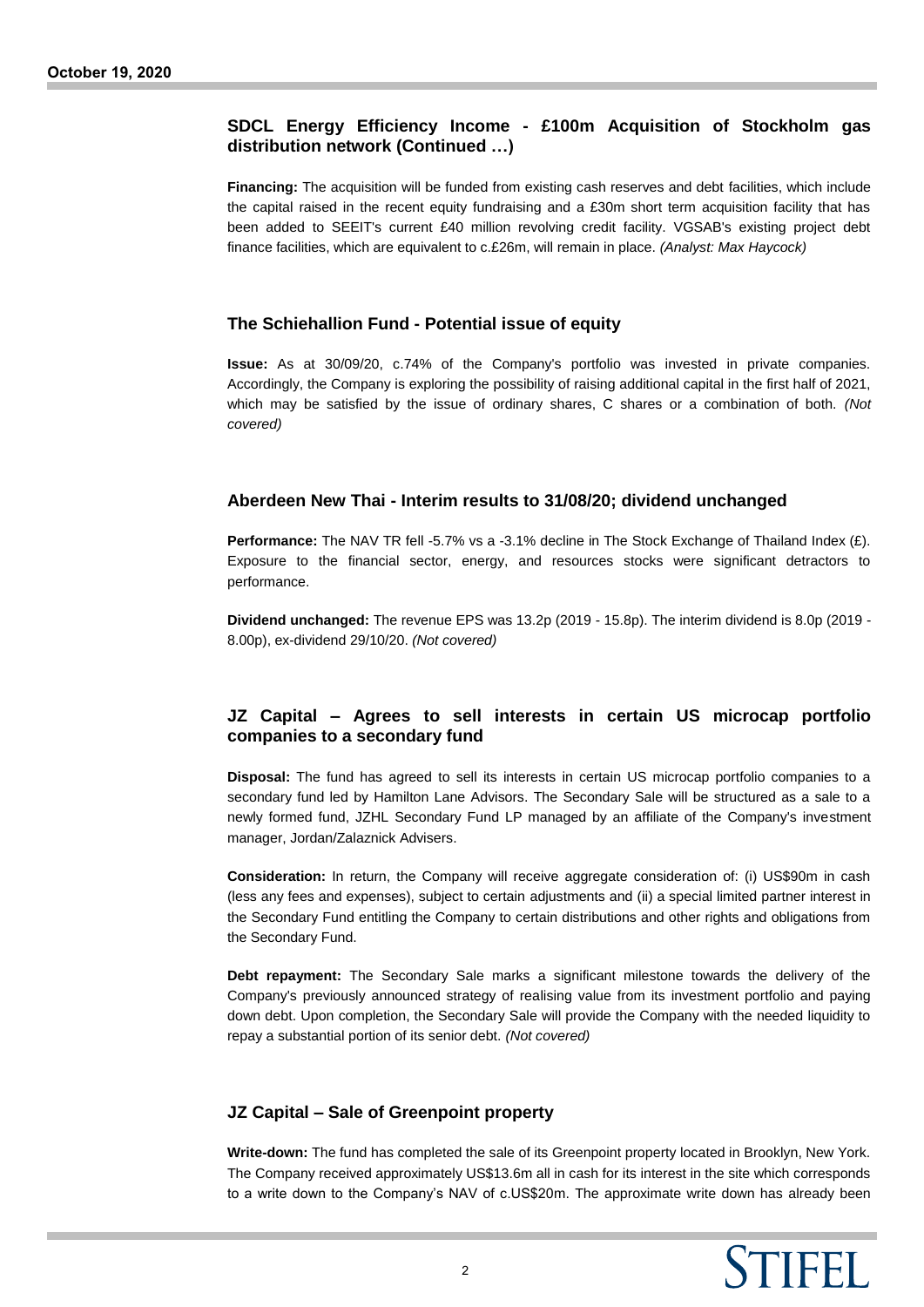included in the updated valuations applied to the Company's real estate investments as earlier announced in September and October 2020. *(Not covered)*

# **GCP Asset Backed Income – Unchanged quarterly dividend of 1.55p; aims to increase for full year**

**Dividend.** Quarterly dividend in respect of the period from 1 July 2020 to 30 September 2020 of 1.55p (2019: 1.55p), ex-dividend 29/10/20.

**Future dividends.** As noted in the interim accounts, the Board continues to pursue an increase in the dividend in accordance with the Company's investment objectives and, based on the performance of the Company for the first nine months of the year, the Directors and the Investment Manager currently believe this is likely to be achievable in the future. *(Analyst: Anthony Stern)*

# **Baring Emerging - Change of investment policy**

**Change in investment policy.** The Trust proposes a change of investment policy which will diversify the current mandate's geographical scope to include the whole of Emerging Europe, the Middle East and Africa ("EMEA") including, as opportunities arise, investing in select frontier markets within the EMEA region (the "New Investment Policy"). The proposed comparator benchmark for the new mandate is the MSCI Emerging Markets EMEA Index (net). The New Investment Policy has been approved by the Financial Conduct Authority, but remains subject to approval by the Company's shareholders in an extraordinary general meeting.

**Change of Name.** In order to recognise the expanded investment remit the Board intends to change the name of the Company to "Barings EMEA Opportunities PLC".

**Discount control.** As part of its ongoing discount control procedures, and subject to the adoption of the New Investment Policy, the Board has decided to set new discount and performance based tender offer trigger mechanisms for the five year period commencing 1 October 2020. When compared to the tender offer trigger mechanisms calculated over the four year period to 30 September 2020, it is proposed to: i) amend the performance criterion, from one which was calculated on the Company's portfolio to one which will be calculated on the Company's net asset value per share, in order to compare performance net of fees and costs, and ii) reset the calculation period for the discount and performance criteria to five years, starting from 1 October 2020 and ending on 30 September 2025.

**Reduced management fee**. The Board and the AIFM have agreed to a reduction in the annual investment management fee, from the previous level of 0.80% per annum of the net asset value of the Company to 0.75% per annum of the net asset value of the Company.

**Revised tender offer.** The Board proposes to offer shareholders a tender offer for up to 25% of the Company's issued ordinary share capital if: the average daily discount of the Company's market share capital to its NAV ('cum-income') exceeds 12%, as calculated with reference to the trading of the Company's shares over the period between 1 October 2020 and 30 September 2025 (the "Calculation Period"); or ii) the performance of the Company's NAV per share on a total return basis does not exceed the return on the MSCI Emerging Markets EMEA Index (net) by an average of 50 basis points per annum over the Calculation Period. *(Analyst: Anthony Stern)*

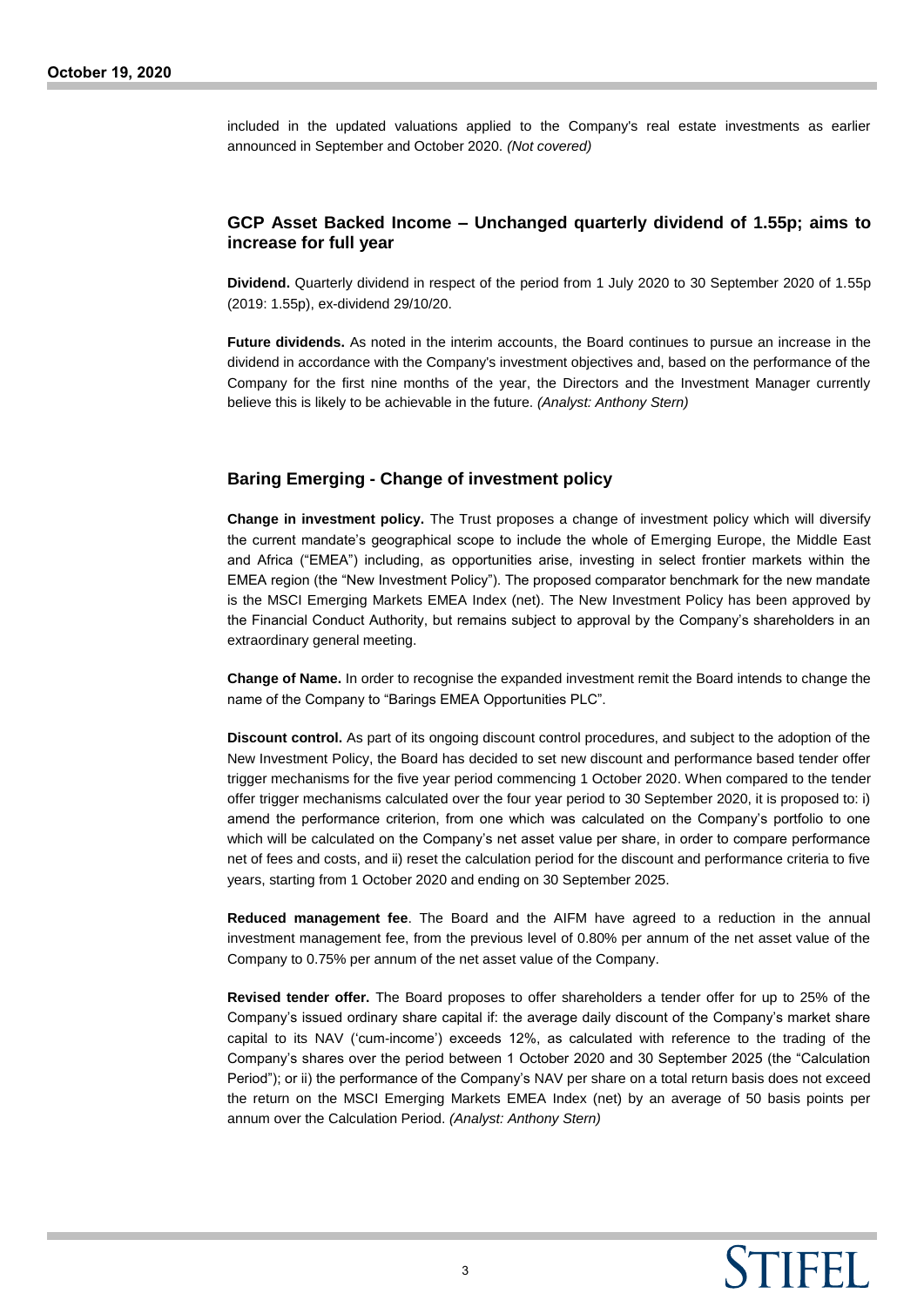## **Important Disclosures and Certifications**

**We, Iain Scouller, Sachin Saggar, Anthony Stern and Max Haycock, certify that our respective views expressed in this research report accurately reflect our respective personal views about the subject securities or issuers; and we, Iain Scouller, Sachin Saggar, Anthony Stern and Max Haycock, certify that no part of our compensation was, is, or will be directly or indirectly related to the specific recommendations or views contained in this research report. Our European Policy for Managing Research Conflicts of Interest is available at www.stifel.com/ institutional/ImportantDisclosures**

#### **SDCL Energy Efficiency Income Trust Plc (SEIT.LN) as of October 16, 2020 (in GBp)**



\*Represents the value(s) that changed.

Buy=B; Hold=H; Sell=S; Discontinued=D; Suspended=SU; Discontinued=D; Initiation=I

For a price chart with our ratings and any applicable target price changes for SEIT.LN go to <http://stifel2.bluematrix.com/sellside/Disclosures.action?ticker=SEIT.LN>

#### **GCP Asset Backed Income Fund (GABI.LN) as of October 16, 2020 (in GBP)**



\*Represents the value(s) that changed.

Positive=P; Neutral=NTL; Negative=N; Discontinued=D; Suspended=SU; Discontinued=D; Initiation=I

For a price chart with our ratings and any applicable target price changes for GABI.LN go to <http://stifel2.bluematrix.com/sellside/Disclosures.action?ticker=GABI.LN>

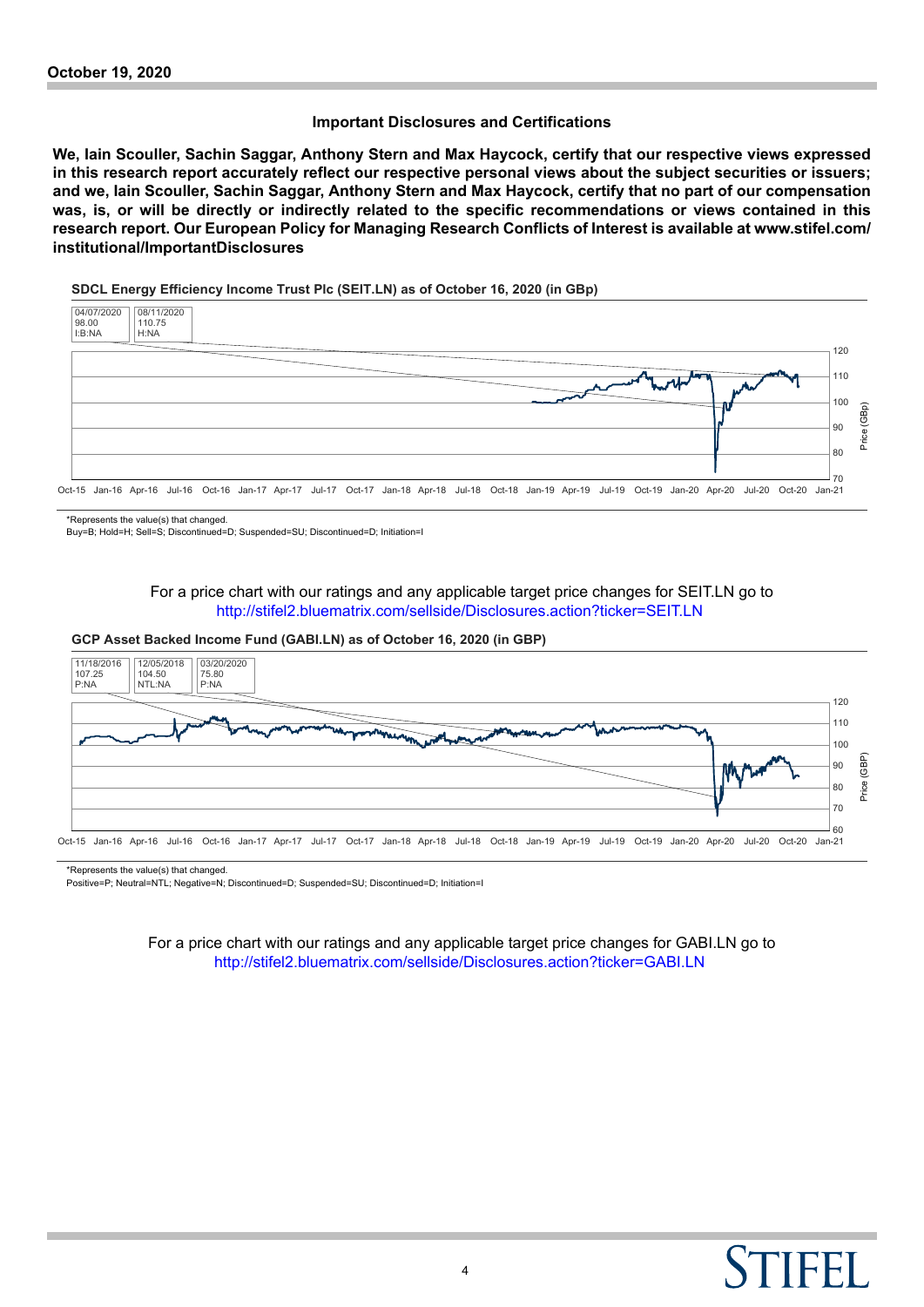#### **Baring Emerging Europe plc (BEE.LN) as of October 16, 2020 (in GBp)**



\*Represents the value(s) that changed.

Positive=P; Neutral=NTL; Negative=N; Discontinued=D; Suspended=SU; Discontinued=D; Initiation=I

## For a price chart with our ratings and any applicable target price changes for BEE.LN go to <http://stifel2.bluematrix.com/sellside/Disclosures.action?ticker=BEE.LN>

Stifel or an affiliate expects to receive or intends to seek compensation for investment banking services from SDCL Energy Efficiency Income Trust Plc, GCP Asset Backed Income Fund and Baring Emerging Europe plc in the next 3 months.

Stifel or an affiliate is a market maker or liquidity provider in the securities of GCP Asset Backed Income Fund and Baring Emerging Europe plc.

The equity research analyst(s) responsible for the preparation of this report receive(s) compensation based on various factors, including Stifel's overall revenue, which includes investment banking revenue.

Our investment rating system is three tiered, defined as follows:

**BUY** -We expect a total return of greater than 10% over the next 12 months with total return equal to the percentage price change plus dividend yield.

**HOLD** -We expect a total return between -5% and 10% over the next 12 months with total return equal to the percentage price change plus dividend yield.

**SELL** -We expect a total return below -5% over the next 12 months with total return equal to the percentage price change plus dividend yield.

Occasionally, we use the ancillary rating of **SUSPENDED** (SU) to indicate a long-term suspension in rating and/or target price, and/or coverage due to applicable regulations or Stifel policies. Alternatively, **SUSPENDED** may indicate the analyst is unable to determine a "reasonable basis" for rating/target price or estimates due to lack of publicly available information or the inability to quantify the publicly available information provided by the company and it is unknown when the outlook will be clarified. **SUSPENDED** may also be used when an analyst has left the firm.

Of the securities we rate, 52% are rated Buy, 31% are rated Hold, 2% are rated Sell and 15% are rated Suspended.

Within the last 12 months, Stifel or an affiliate has provided investment banking services for 21%, 5%, 5% and 7% of the companies whose shares are rated Buy, Hold, Sell and Suspended, respectively.

Within the last 12 months, Stifel or an affiliate has provided material services for 37%, 17%, 35% and 14% of the companies whose shares are rated Buy, Hold, Sell and Suspended, respectively.

In respect of Equity Investment Funds research, SNEL's investment recommendation structure is driven by the assessment on a sector relative basis over the following 12 months:

**POSITIVE:** positive view based on key factors

**NEUTRAL:** neutral view based on key factors

**NEGATIVE:** negative view based on key factors

SNEL's assessment is based on such key factors as the quality of management, performance record, structure (including leverage), portfolio diversification, dividend yield and discount / premium to net asset value.

Occasionally, we use the ancillary rating of **SUSPENDED** (SU) to indicate a long-term suspension in rating and/or target price, and/or coverage due to applicable regulations or Stifel policies. Alternatively, **SUSPENDED** may indicate the analyst

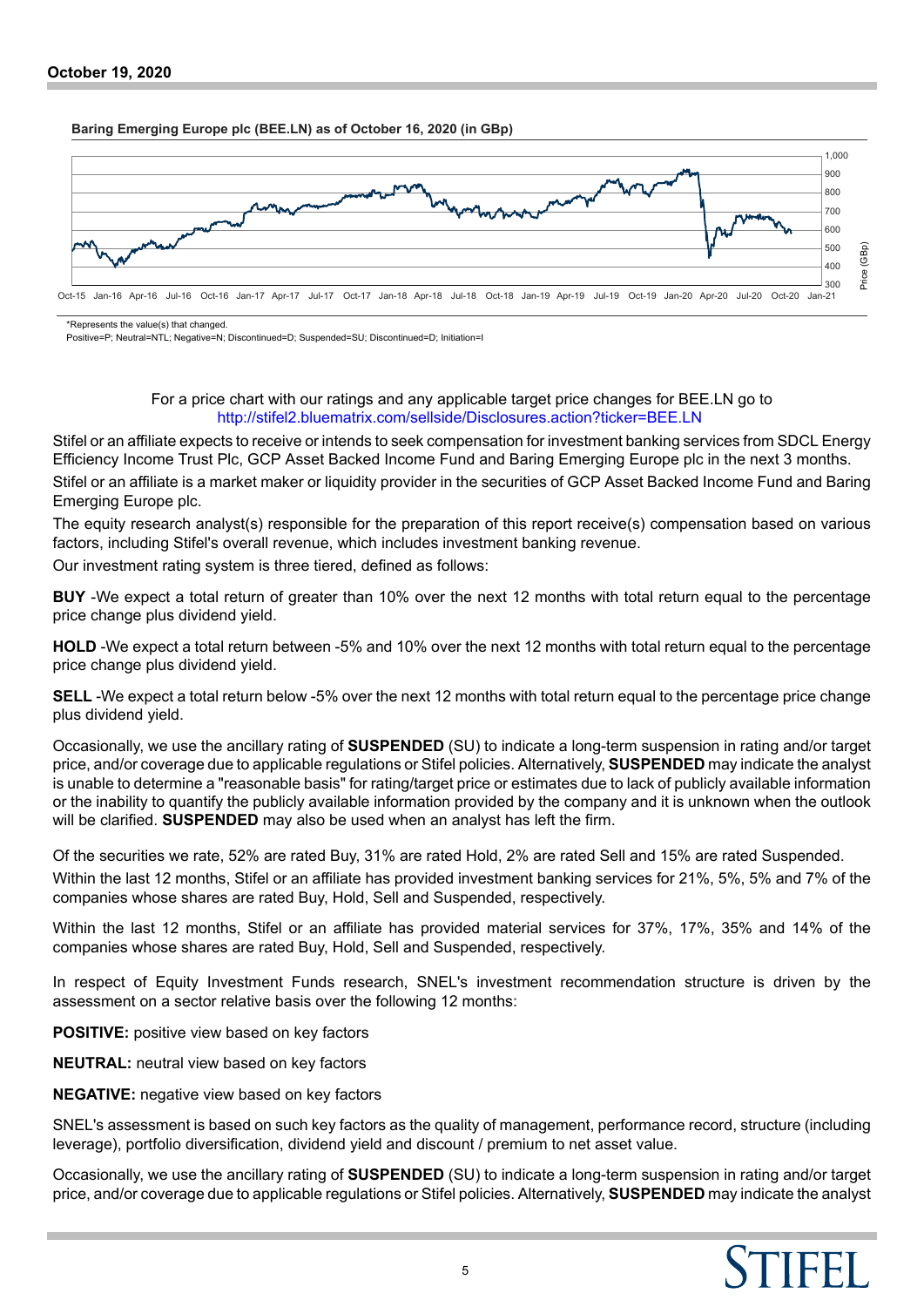is unable to determine a "reasonable basis" for rating/target price or estimates due to lack of publicly available information or the inability to quantify the publicly available information provided by the company and it is unknown when the outlook will be clarified. **SUSPENDED** may also be used when an analyst has left the firm.

Of the securities we rate, 52% are rated Positive, 36% are rated Neutral, 12% are rated Negative and 0% are Suspended. Within the last 12 months, Stifel, or an affiliate has provided investment banking services for 26%, 16%, 0% and 0% of the companies whose shares are rated Positive, Neutral, Negative, and Suspended respectively.

Within the last 12 months, Stifel, or an affiliate has provided material services for 28%, 19%, 8% and 0% of the companies whose shares are rated Positive, Neutral, Negative, and Suspended respectively.

## **Additional Disclosures**

Please visit the Research Page at www.stifel.com for the current research disclosures and respective target price methodology applicable to the companies mentioned in this publication that are within Stifel's coverage universe. For a discussion of risks to target price including basis of valuation or methodology please see our stand-alone company reports and notes for all stocks.

The information contained herein has been prepared from sources believed to be reliable but is not guaranteed by us and is not a complete summary or statement of all available data, nor is it considered an offer to buy or sell any securities referred to herein. Opinions expressed are subject to change without notice and do not take into account the particular investment objectives, financial situation or needs of individual investors. Employees of Stifel, or its affiliates may, at times, release written or oral commentary, technical analysis or trading strategies that differ from the opinions expressed within. Stifel or any of its affiliates may have positions in the securities mentioned and may make purchases or sales of such securities from time to time in the open market or otherwise and may sell to or buy from customers such securities on a principal basis; such transactions may be contrary to recommendations in this report. Past performance should not and cannot be viewed as an indicator of future performance.

As a multi-disciplined financial services firm, Stifel regularly seeks investment banking assignments and compensation from issuers for services including, but not limited to, acting as an underwriter in an offering or financial advisor in a merger or acquisition, or serving as a placement agent in private transactions.

# **Affiliate Disclosures**

References to "**Stifel**" (collectively "**Stifel**") refer to **SFC** and other associated affiliated subsidiaries including (i) Stifel, Nicolaus & Company, Incorporated ("**SNC**"); (ii) Keefe, Bruyette & Woods, Incorporated ("**KBWI**''), which are both U.S. broker-dealers registered with the United States Securities and Exchange Commission ("**SEC**") and members of the Financial Industry National Regulatory Authority ("**FINRA**"), respectively; (iii) Stifel Nicolaus Europe Limited ("**SNEL**"), which is authorised and regulated by the United Kingdom Financial Conduct Authority ("**FCA**") (FRN 190412) and is a member of the London Stock Exchange and also trades under the name Keefe, Bruyette & Woods Europe ("**KBW Europe**"); (iv) our MainFirst affiliates (collectively "**MAINFIRST**''): MainFirst Bank AG, which is regulated by the German Federal Financial Services Authority (Bundesanstalt für Finanzdienstleistungsaufsicht; "**BaFin**"), MainFirst Schweiz AG, which is regulated by the Eidgenössische Finanzmarktaufsicht ("**FINMA**"), and MainFirst Securities US Inc. which is a U.S. broker-dealer registered with the SEC and member of FINRA; and (v) Stifel Nicolaus Canada, Incorporated. ("**Stifel Canada**"), which is authorised and regulated by Investment Industry Regulatory Organization of Canada ("**IIROC**"), and also trades under the names "Stifel GMP" and/or "Stifel First Energy".

**Registration of non-US Analysts:** Any non-US research analyst employed by SNEL contributing to this report is not registered/qualified as a research analyst with FINRA and is not an associated person of the US broker-dealer and therefore may not be subject to FINRA Rule 2241 restrictions on communications with a subject company, public appearances, and trading securities held by a research analyst account.

**Global Research Notes:** Stifel Global Research (Cross-Border Research) notes are intended for use only by Institutional or Professional Clients. Research analysts contributing content to these reports are subject to different regulatory requirements based on the jurisdiction in which they operate. Clients seeking additional information should contact the Stifel entity through which they conduct business.

#### **MAINFIRST Sponsored research:**

At MAINFIRST, analysts may produce issuer paid research ('sponsored research'). This research is produced by analysts in accordance with local regulatory requirements relating to such research. In certain jurisdictions, this issuer paid research may be deemed to be independent research albeit not produced to the same conflicts of interest standards